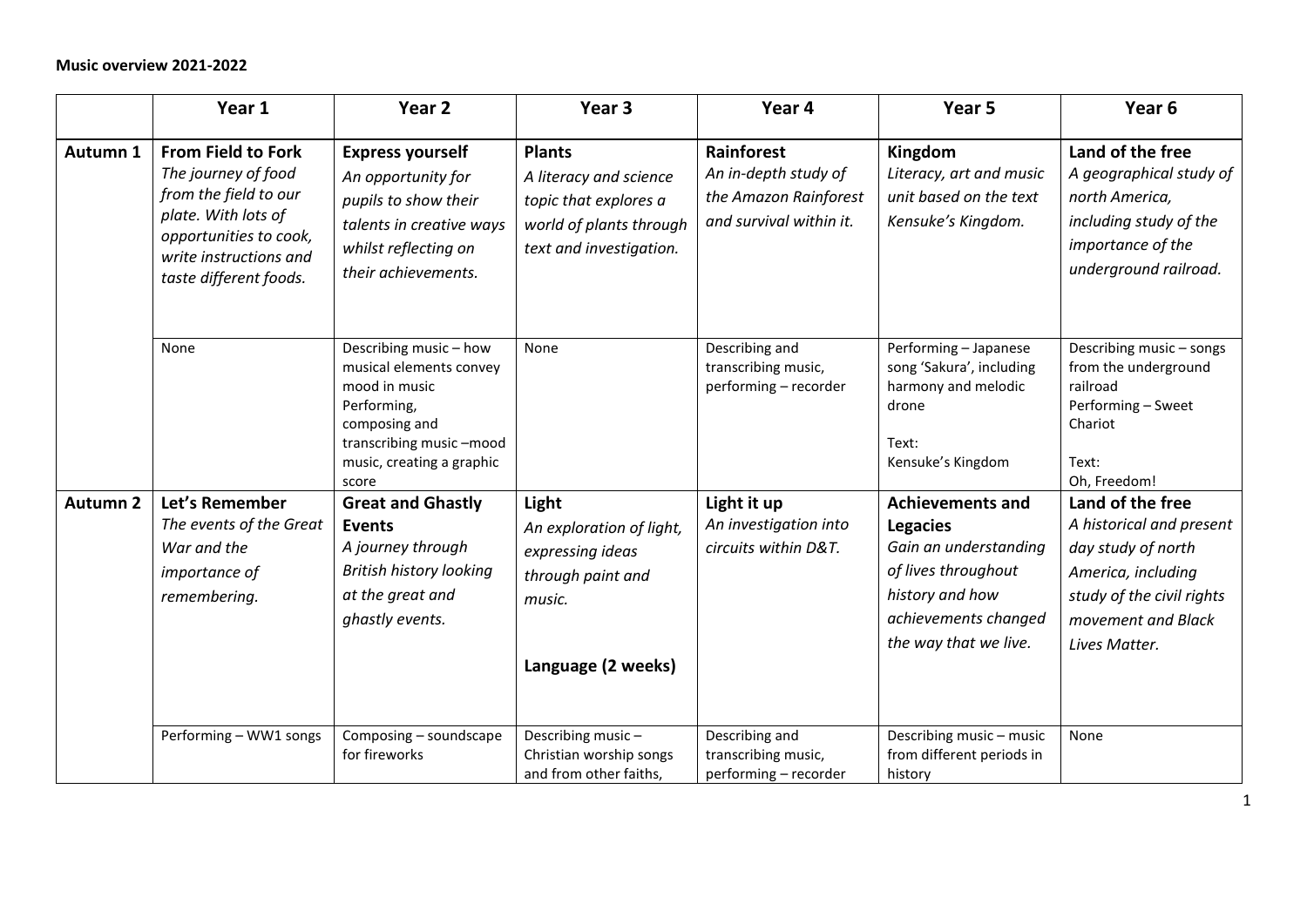|          | Describing music - WW1<br>songs, bugle calls<br>Composing - bugle calls<br>(tuned & untuned<br>percussion)<br>Texts:<br>The Little Hen and the<br>Great War<br>Where the Poppies Now<br>Grow | Performing - songs about<br>the Great Fire of London<br>and Christmas<br>Texts:<br>Mr Fawkes, the king and<br>the gunpowder plot<br>Ways into History - The<br>Great Fire of London                 | major and minor keys,<br>effect on mood and<br>feelings, musical<br>elements<br>Performing - This Little<br>Light of Mine |                                                                                                                                | Performing - music from<br>Medieval, Baroque,<br>Classical and 20 <sup>th</sup> century<br>Improvising and<br>composing - Blues, Rap                                                                                               |                                                                                                                                                                                                                     |
|----------|----------------------------------------------------------------------------------------------------------------------------------------------------------------------------------------------|-----------------------------------------------------------------------------------------------------------------------------------------------------------------------------------------------------|---------------------------------------------------------------------------------------------------------------------------|--------------------------------------------------------------------------------------------------------------------------------|------------------------------------------------------------------------------------------------------------------------------------------------------------------------------------------------------------------------------------|---------------------------------------------------------------------------------------------------------------------------------------------------------------------------------------------------------------------|
| Spring 1 | <b>Extreme Weather</b><br>Weather throughout<br>the seasons in the UK<br>and extreme weather<br>around the world.                                                                            | <b>Great and Ghastly</b><br><b>Events</b><br>A journey through<br><b>British history looking</b><br>at the great and<br>ghastly events.                                                             | Language<br>A journey through<br>history looking at the<br>development of<br>communication and<br>language.               | <b>Transport and Trade</b><br>Around the world in 80<br>days and a multi-<br>transport journey<br>around London in 8<br>hours. | <b>Achievements and</b><br><b>Legacies</b><br>Achievements and<br>legacies up to the<br>present day including<br>the suffragettes, key<br>individuals that have<br>changed society as we<br>know it and advances<br>in technology. | <b>Conflict</b><br>A study of conflict from<br>the iron age to Romans<br>and their influence on<br>Britain. As well as how<br>conflict is portrayed in<br>music.                                                    |
|          | Performing - singing,<br>body percussion and<br>untuned percussion<br>Composing - weather<br>sounds<br>Describing music-<br>elements of music<br>Texts:<br>The Wind Blew                     | Describing music - music<br>about battle and space<br>Composing - using<br>musical elements to<br>create battle and space<br>music<br>Texts:<br>Time travelling Toby and<br>the Battle of Trafalgar | None                                                                                                                      | Describing and<br>transcribing music,<br>performing - recorder                                                                 | None                                                                                                                                                                                                                               | Describing music - music<br>that portrays conflict, e.g.<br>Tom and Jerry, Pink<br>Panther<br>Composing and<br>transcribing music-<br>music that portrays a<br>conflict from The Hobbit<br>Performing - composition |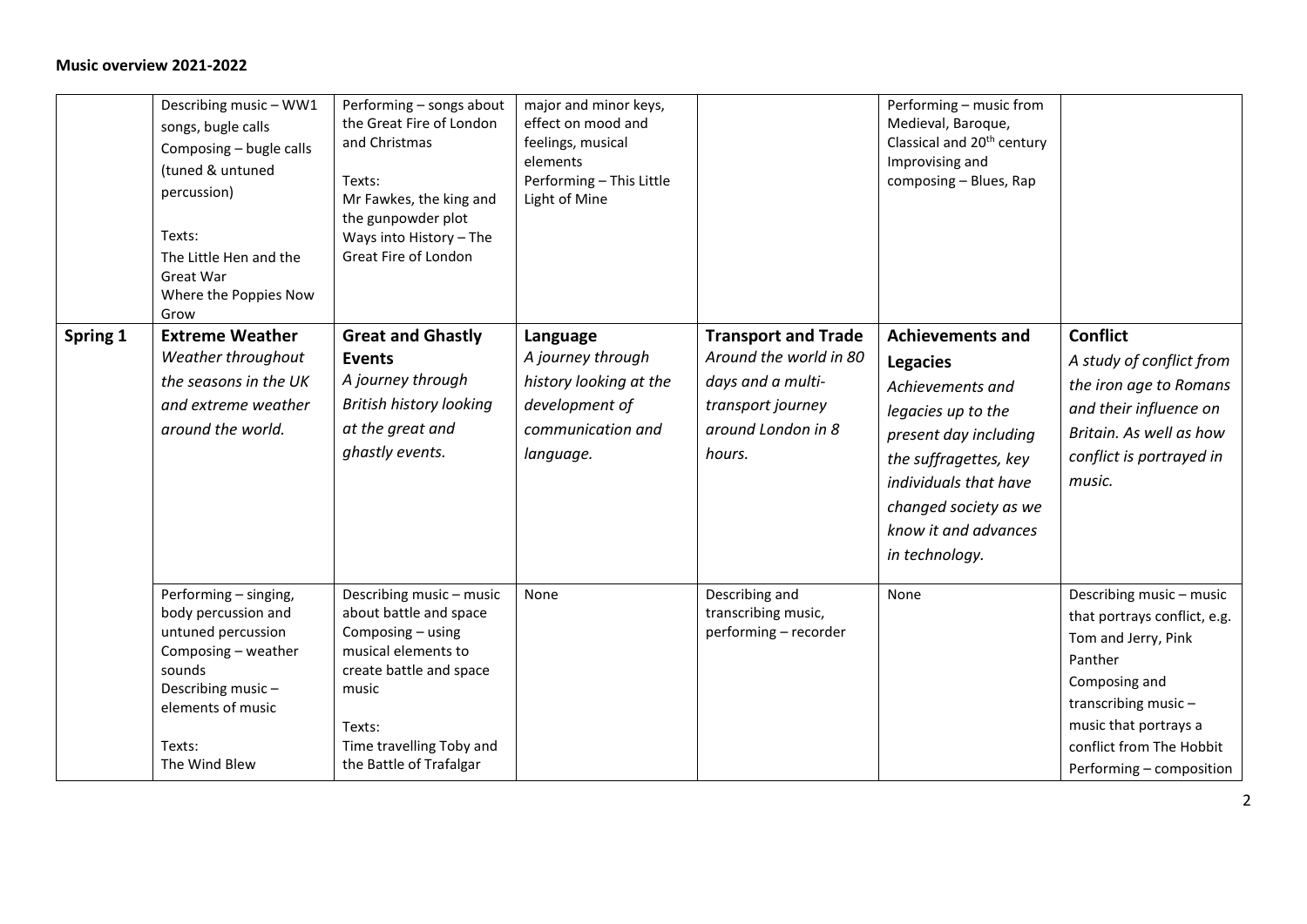|                 | You wouldn't want to live<br>without extreme<br>weather! P12<br>Percy the park keeper -<br>After the Storm<br>Percy the park keeper -<br>One Snowy night | Time travelling Toby and<br>the Battle of Britain<br>Time travelling Toby and<br>the Apollo Moon Landing                                                                                            |                                                                                                                                                  |                                                                                                                    |                                                                                                                             | Text:<br>The Hobbit                                                                                                                                                                                           |
|-----------------|----------------------------------------------------------------------------------------------------------------------------------------------------------|-----------------------------------------------------------------------------------------------------------------------------------------------------------------------------------------------------|--------------------------------------------------------------------------------------------------------------------------------------------------|--------------------------------------------------------------------------------------------------------------------|-----------------------------------------------------------------------------------------------------------------------------|---------------------------------------------------------------------------------------------------------------------------------------------------------------------------------------------------------------|
| <b>Spring 2</b> | Post-a-Pringle<br>Can you post a pringle?<br>An investigation into<br>the properties of<br>materials.                                                    | Can you feel the<br>force?<br>Investigations into<br>forces where children<br>will build a catapult, a<br>marble run and a lift!<br>They will even<br>experience the forces<br>at work in a circus. | <b>Heroes and Villains</b><br>A comparison of<br>original and<br>contemporary versions<br>of fairy tales with<br>images depicted<br>through art. | <b>Transport and Trade</b><br>A journey through<br>history exploring the<br>development of<br>transport and trade. | <b>Rich and Poor</b><br>The difference between<br>rich and poor lifestyles<br>throughout history and<br>in the present day. | <b>Conflict</b><br>Focus on World War 2<br>and its casualties. Also<br>how members of the<br>community served their<br>country, propaganda<br>and evidence of the<br>war and its effect on<br>our local area. |
|                 | None                                                                                                                                                     | None                                                                                                                                                                                                | None                                                                                                                                             | Describing and<br>transcribing music,<br>performing - recorder                                                     | None                                                                                                                        | None                                                                                                                                                                                                          |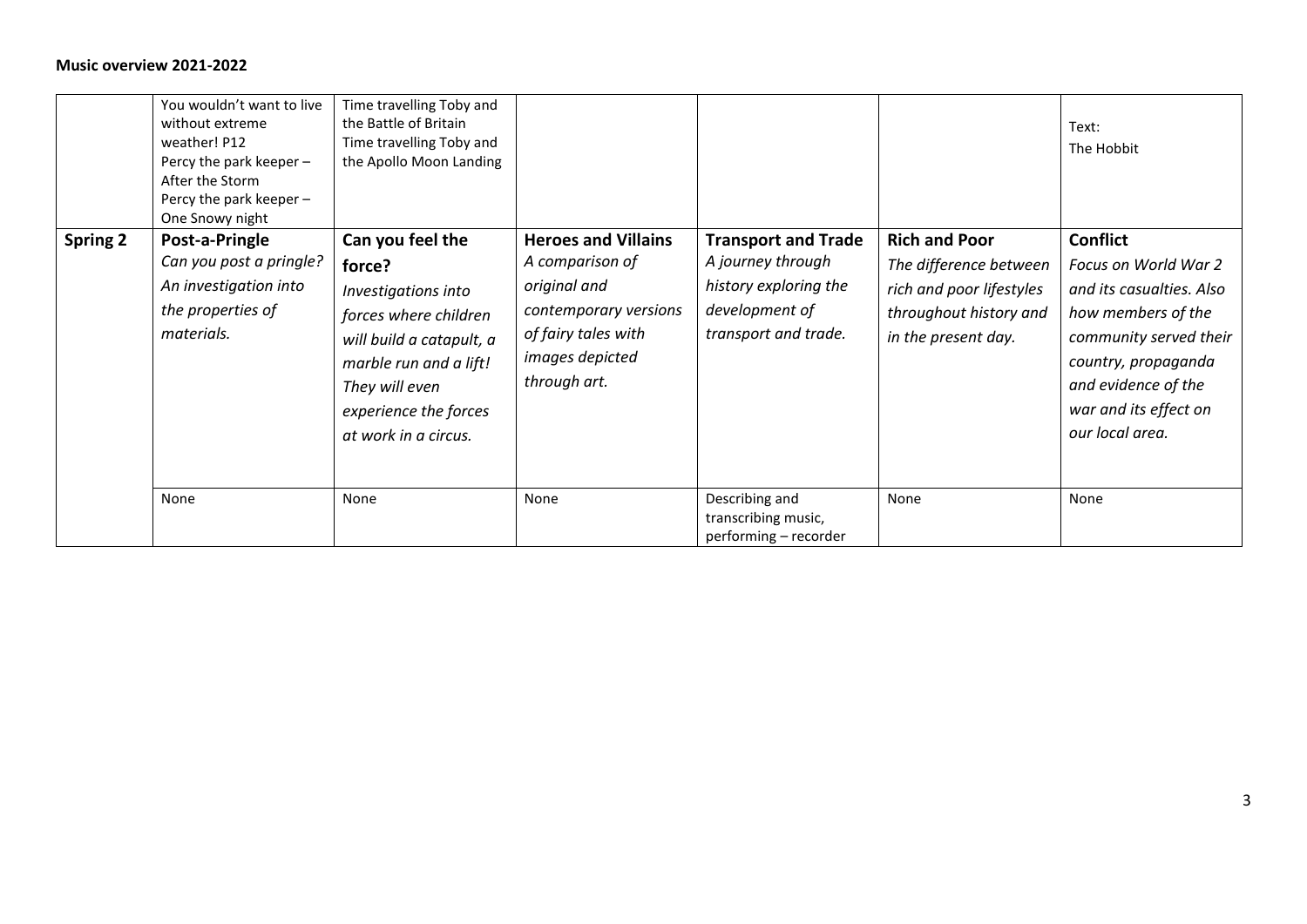| Summer 1 | <b>Animal Antics</b><br><b>Literacy and Science</b><br>topic that looks at new<br>life and animal<br>behaviour. | <b>Books, Books, Books</b><br>Literacy and D&T topic<br>where children look in-<br>depth at a variety of<br>books by the same<br>author and make their<br>own books. | <b>Eurovision</b><br>Traditions and cultures<br>in the countries of<br>Europe. | Land of Hope &<br>Glory<br>An in-depth study of<br>the different areas<br>within the UK and a<br>focus on migration<br>throughout the ages to<br>the present day. | <b>Angry Earth</b><br><b>Exploring the physical</b><br>and human geography<br>of earthquakes, zones<br>and volcanoes.                                  | <b>Conflict</b><br>Peace today and the<br>work of the UN. |
|----------|-----------------------------------------------------------------------------------------------------------------|----------------------------------------------------------------------------------------------------------------------------------------------------------------------|--------------------------------------------------------------------------------|-------------------------------------------------------------------------------------------------------------------------------------------------------------------|--------------------------------------------------------------------------------------------------------------------------------------------------------|-----------------------------------------------------------|
|          | Describing music-<br>Carnival of the Animals                                                                    | None                                                                                                                                                                 | Describing music - music<br>from European countries                            | Performing - Land of<br>Hope and Glory<br>Text:<br>We are Britain!                                                                                                | Describing music - Earth<br>(Ten Pieces - Trailblazers)<br>Improvising and<br>composing - music<br>inspired by Earth<br>Performing – piece<br>composed | None                                                      |